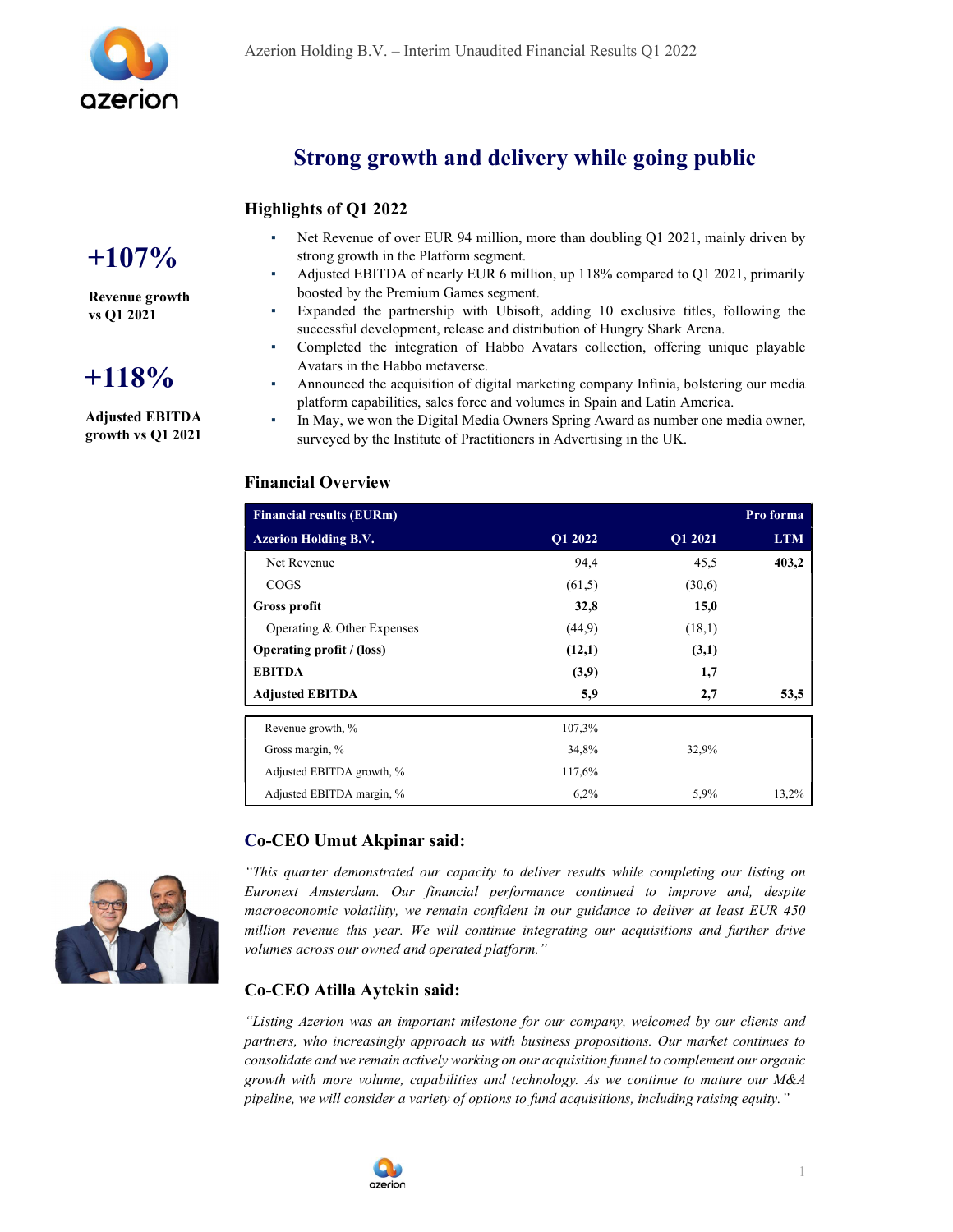### Financial overview Q1 2022

### Revenue

Revenue Q1 2022

EUR 94m

Revenue for the quarter amounted to EUR 94.4 million, an increase of EUR 48.9 million, or 107.3%, compared to Q1 2021. This reflects higher revenue from both the Platform and Premium Games segments.

#### Earnings

Adjusted EBITDA Q1 2022

EUR 6m

We delivered EUR 5.9 million adjusted EBITDA for the quarter compared to EUR 2.7 million in Q1 2021, an increase of EUR 3.2 million.

The loss before tax amounted to EUR 17.6 million compared to a loss of EUR 5.1 million in Q1 2021. Non-recurring items amounted to a net charge of EUR 9.8 million, mostly related to early exercise of share appreciation rights.



Consolidated

Our cash flow from operating activities in Q1 2022 was an inflow of EUR 6.5 million. Cash flow from investing activities was an outflow of EUR 8.2 million, mainly due to capital expenditures. The cash flow from financing activities totalled an inflow of EUR 9.0 million, mainly reflecting a cash flow from financing activities totalled an inflow of EUR 9.0 million, mainly reflecting a capital contribution from Azerion Group N.V. **EVACUAL EXECTS**<br> **EXECUAL EXECTS**<br> **EXECUAL EXECTS**<br> **EXECUAL EXECTS**<br> **EVACUAL EXECTS**<br> **EVACUAL EXECTS**<br> **EVACUAL EXECTS**<br> **EVACUAL EXECTS**<br> **EXECUAL EXECTS**<br> **EXECUAL EXECTS**<br> **EXECUAL EXECTS**<br> **EXECUAL EXECTS**<br> **EXEC** 

#### **Capex**

We capitalize development costs related to asset development, a core activity to support innovation in our platform. These costs primarily relate to developers' time devoted to the development of games, platforms, and other new features. In Q1 2022 we capitalized EUR 3.9 million, equivalent to 17.5% of personnel costs.

### Acquisitions

During Q1 2022 we announced the acquisition of Infinia, which completed in April 2022.

### Financial position and financing

Our net interest-bearing debt<sup>1</sup> amounted to EUR 185.3 million as at 31 March 2022, mainly comprising our outstanding bond loan with a nominal value of EUR 200 million (part of an in total EUR 300 million framework) and lease liabilities with a balance of EUR 19.0 million less the cash and cash equivalents position of EUR 42.6 million.

<sup>1</sup> As defined in section 1.1 of the Terms & Conditions of the Senior Secured Callable Fixed Rate Bonds ISIN: SE0015837794. Please also refer to the Definitions section and the notes of this Interim Report for more information.

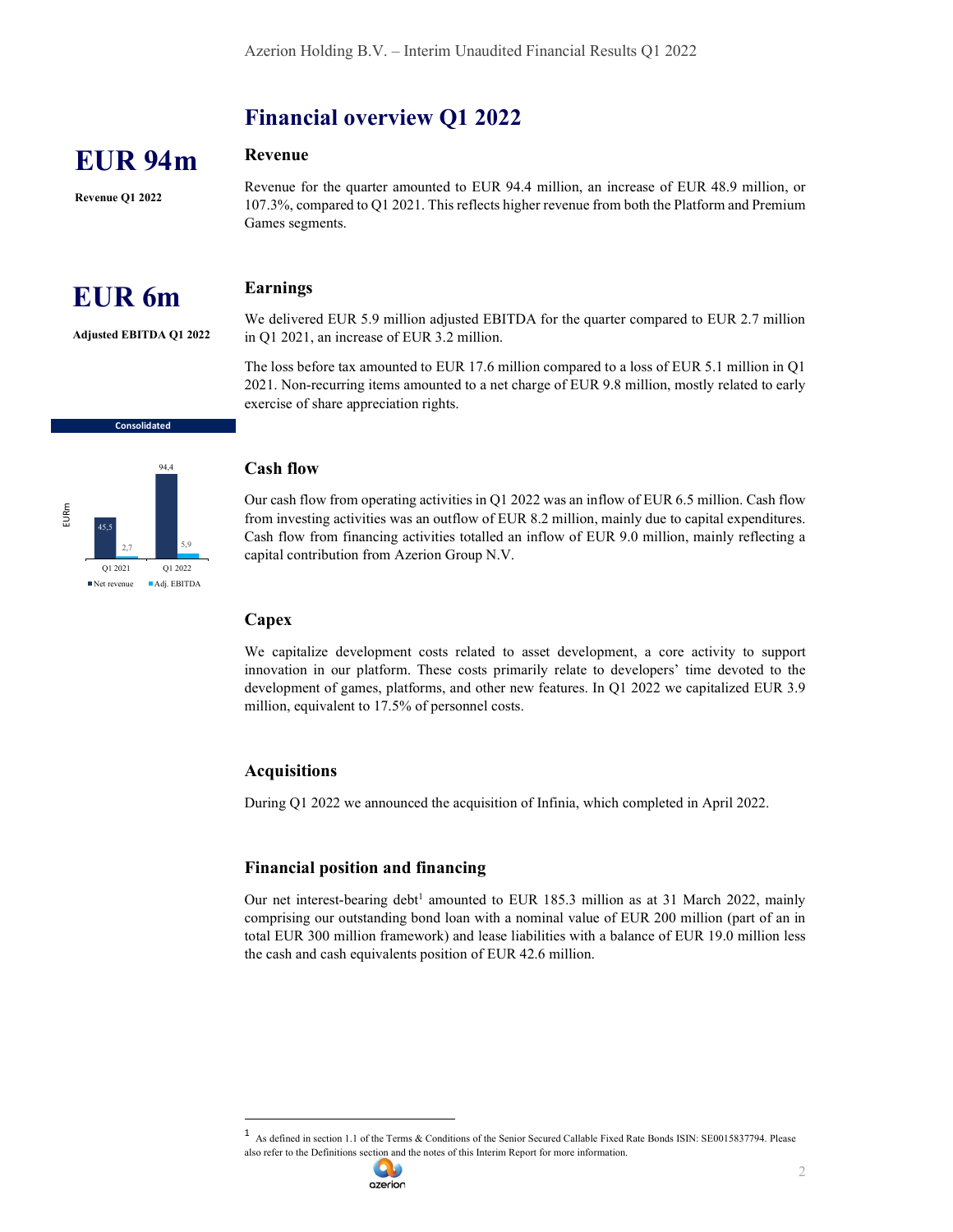### Segment information

### Platform

Our Platform segment includes casual games distribution, advertising and e-Commerce, which are fully integrated through our technology. It generates revenue mainly by displaying digital advertisements in both game and non-game content, as well as selling and distributing AAA games through our e-commerce channels. Platform is also integrated with our Premium Games segment, leveraging inter-segment synergies.

#### Platform Financial Highlights



Financial data for Q1 2021 has been revised to reflect reporting segments adopted as of Q3 2021

Platform revenue was EUR 72.5 million in Q1 2022, an increase of 111.8% compared to Q1 2021, mainly due to acquisitions. Gross margin remained at a similar level as in Q1 2021. Adjusted EBITDA was EUR 2.0 million in Q1 2022, an increase of 64.6% compared to Q1 2021.

Besides the impact of acquisitions, the improved financial performance reflects increased quality and quantity of the casual games distribution portfolio, achieved through exclusive partnerships and organic influx of content providers. New quality content and continuous adaptation of existing titles contributed to an increase in revenue compared to Q1 last year. During Q1 2022 we added approximately 745 new titles to our casual games distribution portfolio. In addition, we added 20 new publisher partners to our network to facilitate growth in key markets.

#### Advertising - Selected KPIs

| <b>Advertising Selected KPIs</b>                           | O1 2022 |      | $042021$ $032021$ $022021$ |      | $-012021$ |
|------------------------------------------------------------|---------|------|----------------------------|------|-----------|
| Avg. Digital Ads Sold per Month (bn)                       | 4.4     | 49   | 43                         | 3.2  | 2.9       |
| Avg. Gross Revenue per Million Ad<br><b>Requests (EUR)</b> | 6.10    | 9.73 | 7.14                       | 6.72 | 3.66      |

- Avg. Digital Ads Sold per Month: the average number of paid impressions per month increased to 4.4 billion from 2.9 billion in Q1 2021, reflecting significant growth in the advertising business.
- Avg. Gross Revenue per Million Ad Requests: Average gross revenue per million ad requests was EUR 6.10 in Q1 2022, compared to EUR 3.66 in Q1 2021.

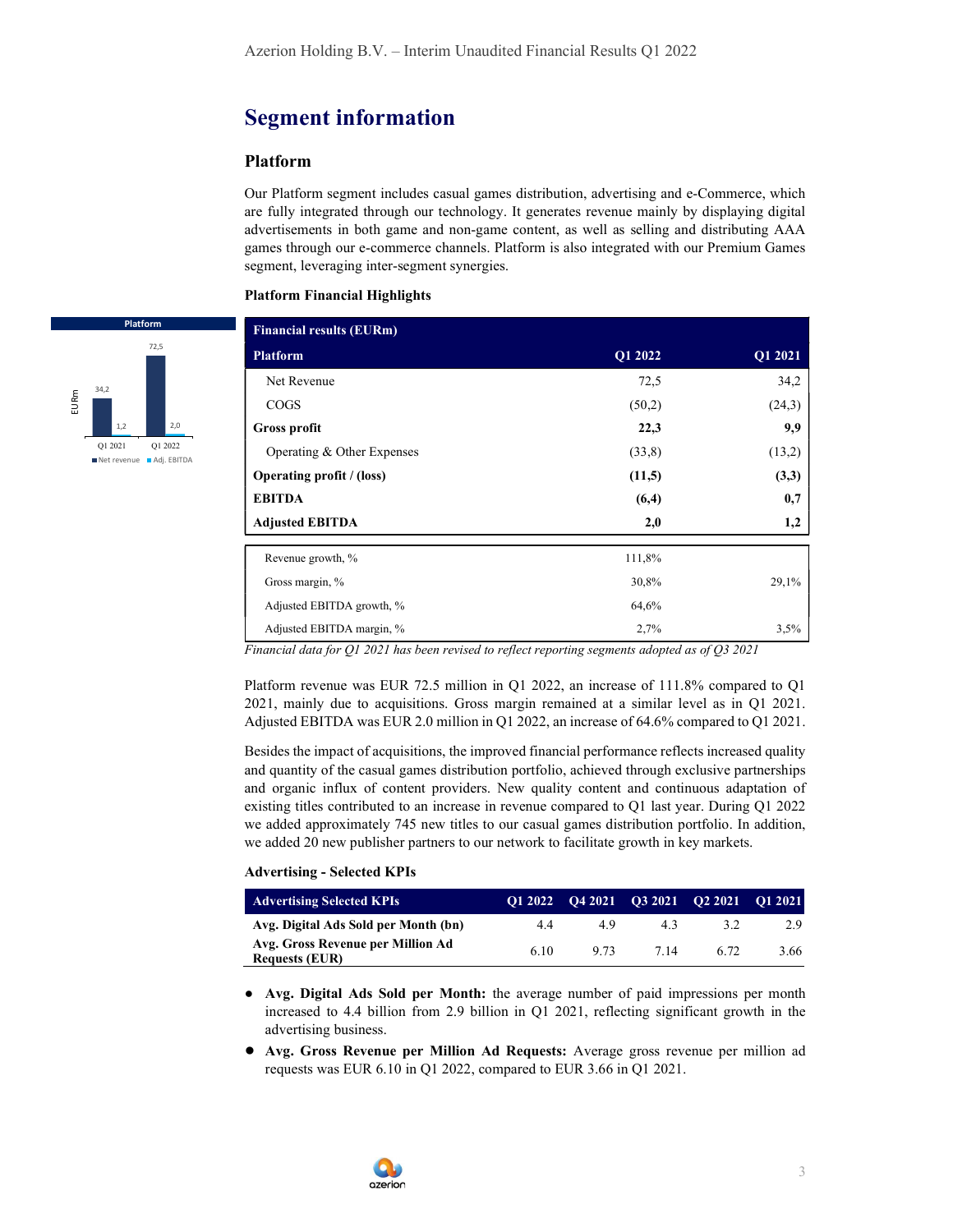### Premium Games

Our Premium Games segment includes social games and metaverse, comprising nine premium game titles. The segment generates revenue mainly by offering users the ability to make in-game purchases for extra features and virtual goods to enhance their gameplay experience. The aim of this segment is to stimulate social interaction among players and build communities.

#### Premium Games Financial Highlights

| <b>Financial results (EURm)</b> |         |         |
|---------------------------------|---------|---------|
| <b>Premium Games</b>            | Q1 2022 | Q1 2021 |
| Net Revenue                     | 21,8    | 11,3    |
| <b>COGS</b>                     | (11,3)  | (6,3)   |
| <b>Gross profit</b>             | 10,5    | 5,0     |
| Operating & Other Expenses      | (11,0)  | (4,8)   |
| Operating profit / (loss)       | (0,6)   | 0,1     |
| <b>EBITDA</b>                   | 2,5     | 1,3     |
| <b>Adjusted EBITDA</b>          | 3,9     | 1,5     |
| Revenue growth, %               | 93,7%   |         |
| Gross margin, %                 | 48,0%   | 44.2%   |
| Adjusted EBITDA growth, %       | 151,9%  |         |
| Adjusted EBITDA margin, %       | 17,7%   | 13,6%   |

Financial data for Q1 2021 has been revised to reflect reporting segments adopted as of  $Q3$  2021

Premium Games revenue was EUR 21.8 million in Q1 2022, an increase of 93.7% compared to Q1 2021. Gross margin increased to 48.0% from 44.2% in Q1 2021. Adjusted EBITDA was EUR 3.9 million in Q1 2022, an increase of 151.9% compared to Q1 2021.

The improved financial results reflect the acquisition of Whow Games and lower user acquisition costs. Results were also positively impacted by stronger performance of Governor of Poker 3 and Hotel Hideaway driven by a combination of new features, virtual goods and improved events in Hotel Hideaway. We also promoted our Premium Games with TV commercials in France for Governor of Poker 3, integrated Teletubbies-branded avatars in Hideaway and Habbo, and improved first-time user experience in Governor of Poker 3.

Results also benefited from the expansion of Web 3.0 with the integration of the Habbo Avatars NFT collection, which offers unique playable Avatars, airdrops towards owners and the feature to sell unique in-game usable NFT furniture, in the Habbo metaverse.

#### Premium Games – Selected KPIs

| <b>Premium Games Selected KPIs</b> | O1 2022 | O <sub>4</sub> 2021 | O3 2021 | O <sub>2</sub> 2021 | O1 2021 |
|------------------------------------|---------|---------------------|---------|---------------------|---------|
| Avg. Time in Game per Day (min)    | 82      | 80                  | 79      | 79                  | 79      |
| Avg. DAUs (thousands)              | 604     | 599                 | 616     | 693                 | 696     |
| Avg. ARPDAU (EUR)                  | 0.38    | 0.42                | 0.37    | 0.34                | 0.33    |

Note: Whow Games included for the full historical period for comparability purposes

- Avg. Time in Game per Day: time spent playing our Premium Games continued to grow steadily, mainly due to improved first time user experience and continuous improvement of live operations.
- Avg. DAUs: Daily Active Users increased by 1% compared to Q4 2021, following the reset of number of users post Covid-19 elevated levels.
- Avg. ARPDAU: Average Revenue per Daily Active User decreased compared to Q4 2021, due to seasonality. Compared to Q1 2021, ARPDAU increased from EUR 0.33 to EUR 0.38, primarily driven by improved live operations with better events and promotions.



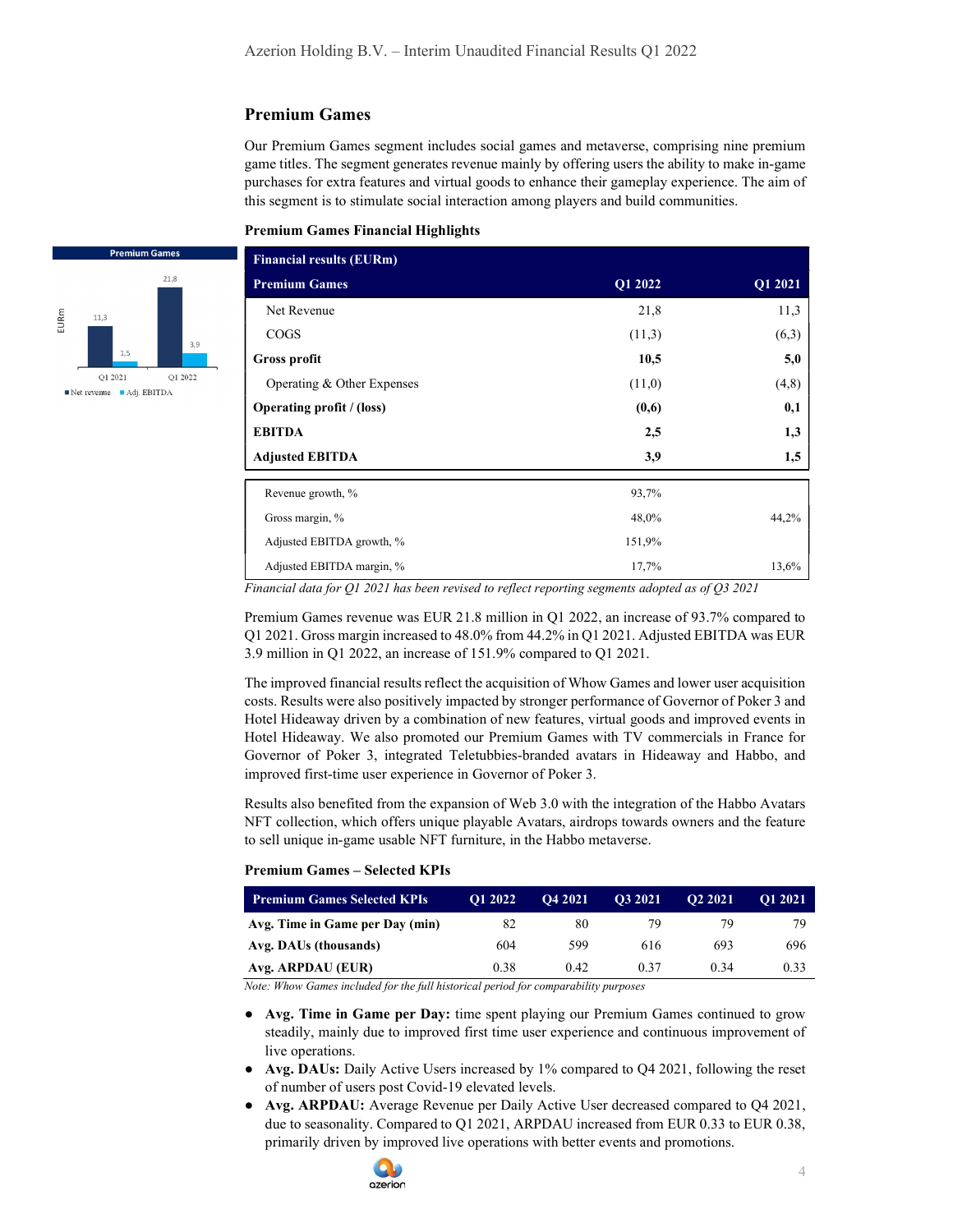## Background information: Azerion Holding B.V. and Azerion Group N.V.

Azerion Holding B.V. is the main holding subsidiary of Azerion Group N.V., formerly known as EFIC1. The Azerion Holding B.V. Interim Unaudited Financial Results Q1 2022 are released as required by the terms and conditions of the listed Senior Secured Callable Fixed Rate Bonds (ISIN: SE0015837794).

The first consolidated financial results for the post business combination Azerion Group N.V. will be the half year 2022 interim financial results, further details for which will follow closer to the time.

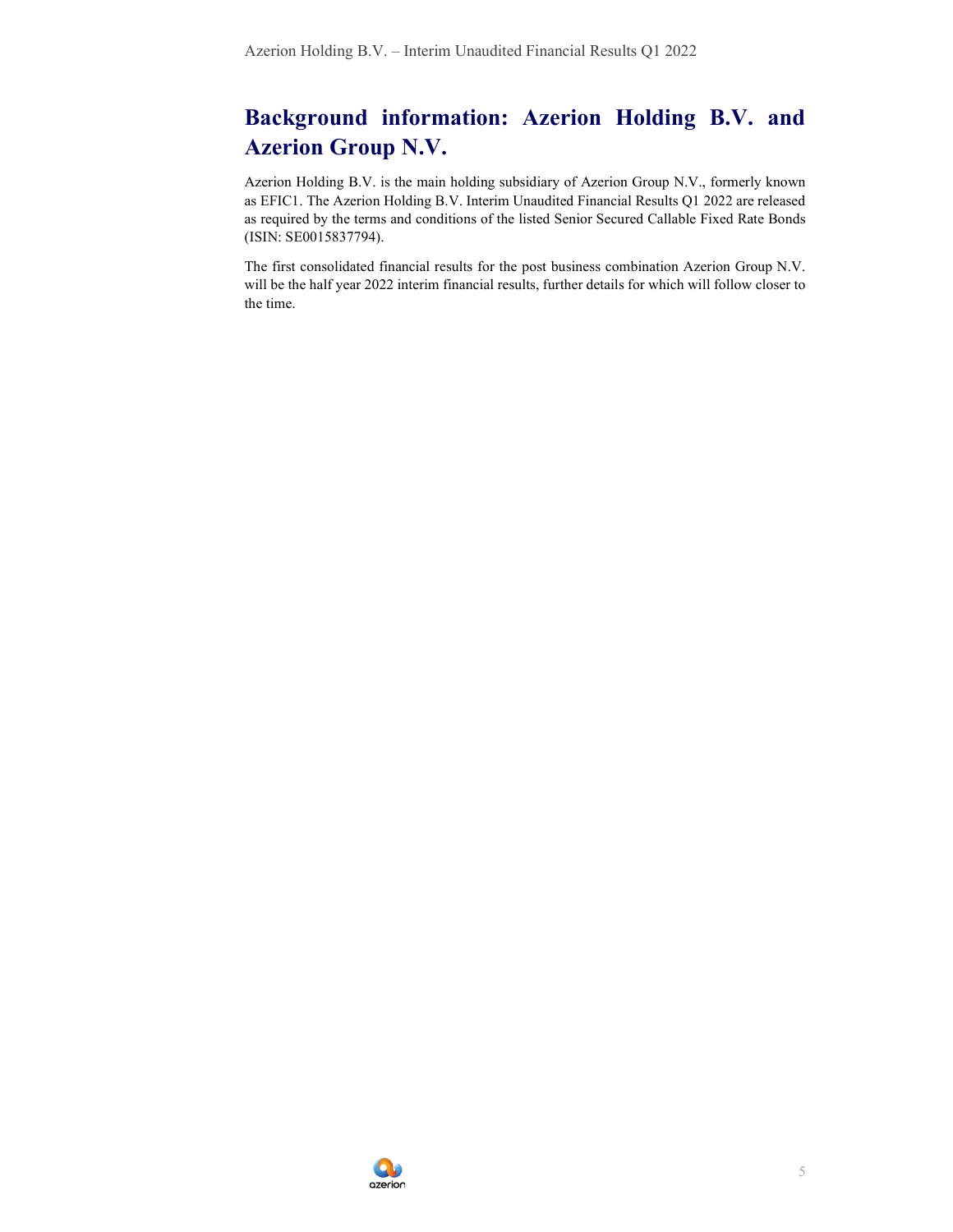## Condensed Consolidated financial statements (unaudited)

The condensed consolidated financial statements have been prepared in accordance with IFRS.

| Condensed consolidated statement of profit or loss and other<br>comprehensive income (EURm) | Q1 2022 | Q1 2021 |
|---------------------------------------------------------------------------------------------|---------|---------|
|                                                                                             |         |         |
| Revenue                                                                                     | 94,4    | 45,5    |
| Costs of services & materials                                                               | (61,5)  | (30,6)  |
| <b>Gross profit</b>                                                                         | 32,8    | 15,0    |
| Personnel costs                                                                             | (18,6)  | (8,9)   |
| Depreciation                                                                                | (1,6)   | (1,0)   |
| Amortization                                                                                | (6,5)   | (3,5)   |
| Impairment of non-current assets                                                            |         |         |
| Other gains and losses                                                                      | (9,3)   | (0,3)   |
| Other expenses                                                                              | (8,9)   | (4,5)   |
| <b>Operating profit / (loss)</b>                                                            | (12,1)  | (3,2)   |
| Finance income                                                                              | 0,4     | 0,7     |
| Finance costs                                                                               | (5,9)   | (2,7)   |
| <b>Net finance costs</b>                                                                    | (5,5)   | (2,0)   |
| Share in profit $/$ (loss) of joint venture                                                 |         |         |
| Profit / (loss) before tax                                                                  | (17,6)  | (5,1)   |
| Income Tax expense                                                                          | (0,7)   | (0,1)   |
| Profit / (loss) for the period                                                              | (18,3)  | (5,2)   |
| Attributable to:                                                                            |         |         |
| Owners of the company                                                                       | (18,0)  | (4,7)   |
| Non-controlling interest                                                                    | (0,2)   | (0,4)   |
| Profit / (loss) for the period                                                              | (18,3)  | (5,2)   |
| Exchange difference on translation of foreign operations                                    | (0,4)   | 4,5     |
| Remeasurement of net defined benefit liability                                              | 0,0     | 0,1     |
| Total comprehensive income for the period                                                   | (18,6)  | (0,6)   |
| Total comprehensive (loss) / income attributable to:                                        |         |         |
| Owners of the company                                                                       | (17,9)  | 0,2     |
| Non-controlling interest                                                                    | (0,7)   | (0, 8)  |

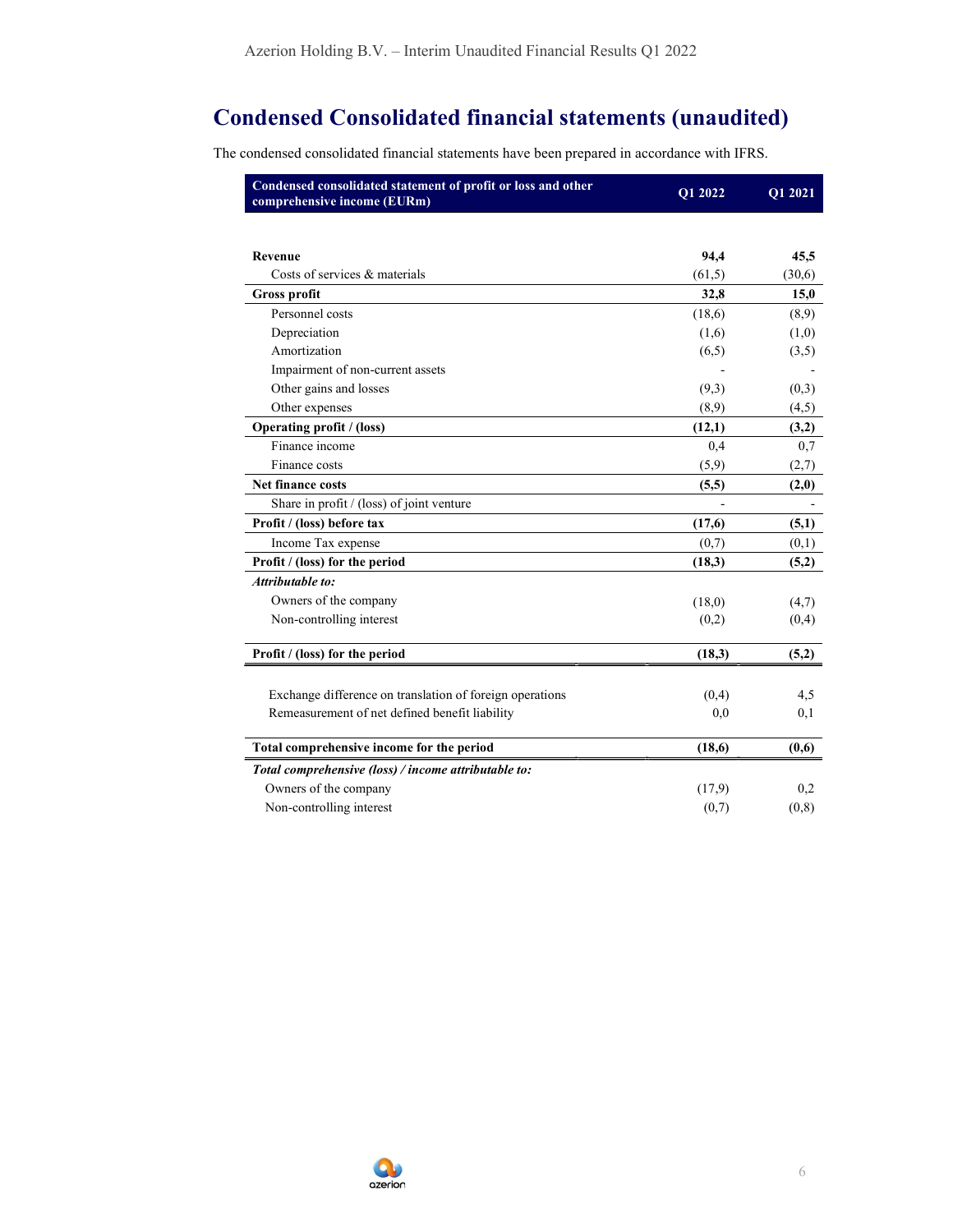| Condensed consolidated statement of financial position (EURm) | March 31,<br>2022 | December 31,<br>2021 |
|---------------------------------------------------------------|-------------------|----------------------|
| <b>Assets</b>                                                 |                   |                      |
| <b>Non-current assets</b>                                     | 321,1             | 323,6                |
| Intangible assets (incl. Goodwill)                            | 262,6             | 264,8                |
| Property, plant and equipment                                 | 19,1              | 18,5                 |
| Non-current financial assets                                  | 36,2              | 36,1                 |
| Deferred tax asset                                            | 3,2               | 4,2                  |
| Investment in joint ventures                                  | 0,0               | 0,1                  |
| <b>Current assets</b>                                         | 131,7             | 140,1                |
| Trade and other receivables                                   | 76,5              | 91,3                 |
| Contract assets                                               | 11,6              | 12,1                 |
| Current tax assets                                            | 1,1               | 1,3                  |
| Cash and cash equivalents                                     | 42,6              | 35,3                 |
| <b>Total assets</b>                                           | 452,9             | 463,7                |
| <b>Equity</b>                                                 |                   |                      |
| Shareholders' equity                                          | (1,1)             | (8,6)                |
|                                                               | 1,4               | 1,7                  |
| Non-controlling interest                                      |                   |                      |
| <b>Total equity</b>                                           | 0,4               | (6,9)                |
| <b>Liabilities</b>                                            |                   |                      |
| <b>Non-current liabilities</b>                                | 258,3             | 260,2                |
| <b>Borrowings</b>                                             | 198,8             | 199,0                |
| Lease liabilities                                             | 13,9              | 14,3                 |
| Provisions                                                    | 1,2               | 0,4                  |
| Employee benefits                                             | 1,0               | 1,0                  |
| Deferred tax liability                                        | 28,2              | 29,8                 |
| Other non-current liability                                   | 15.2              | 15,6                 |
| <b>Current liabilities</b>                                    | 194,2             | 210,5                |
| <b>Borrowings</b>                                             | 5,5               | 6,8                  |
| Lease liabilities                                             | 5,1               | 4,7                  |
| Provisions                                                    | 0.3               | 1,0                  |
| Trade and other payables                                      | 135,5             | 141,1                |
| Other current liabilities                                     | 44,6              | 53,5                 |
| Contract liabilities                                          | 0,6               | 0,4                  |
| Current tax liabilities                                       | 2,6               | 3,0                  |
| <b>Total liabilities</b>                                      | 452,5             | 470,6                |
| <b>Total equity and liabilities</b>                           | 452.9             | 463.7                |

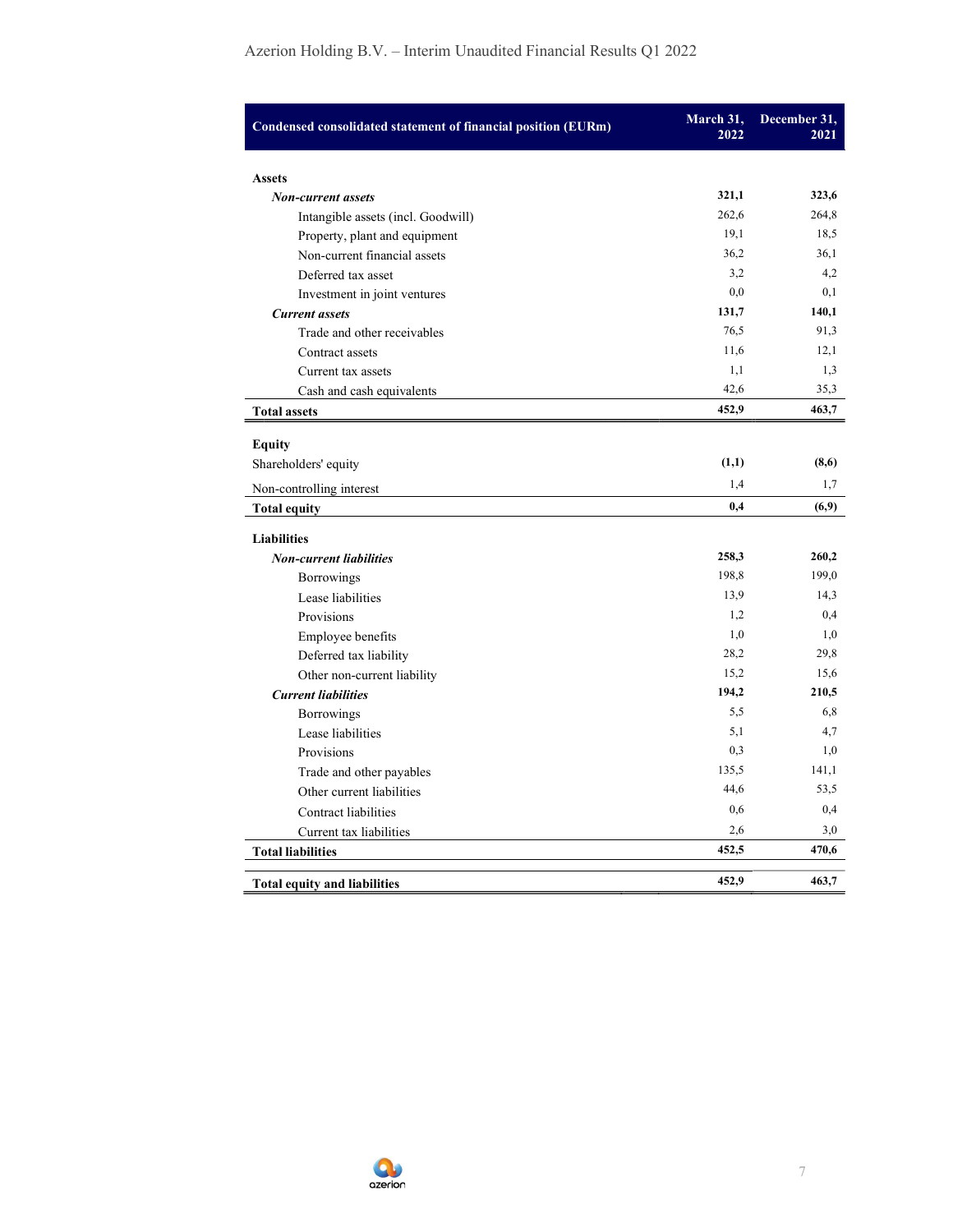| Condensed consolidated statement of cash flow (EURm)                                                                                                                        | Q1 2022               |
|-----------------------------------------------------------------------------------------------------------------------------------------------------------------------------|-----------------------|
| Cash flows from operating activities                                                                                                                                        |                       |
| Operating profit / (loss)                                                                                                                                                   | (12,0)                |
| Adjustments for non-cash operating profit / (loss)                                                                                                                          | 9,8                   |
| Changes in working capital items:                                                                                                                                           |                       |
| Decrease / (increase) in net receivables                                                                                                                                    | 20,2                  |
| Increase / (decrease) in accounts payables and other payables                                                                                                               | (5,8)                 |
| Income tax paid                                                                                                                                                             | (0,4)                 |
| Interest paid                                                                                                                                                               | (5,3)                 |
| Net cash provided by (used for) operating activities                                                                                                                        | 6,5                   |
| Cash flows from investing activities<br>Net capital expenditures<br>Decrease / (increase) in loans and other investments<br>Net cash outflow on acquisition of subsidiaries | (5,6)<br>0,0<br>(2,6) |
| Net cash provided by (used for) investing activities<br>Cash flows from financing activities<br>Capital contributions                                                       | (8,2)<br>12,2         |
| Other financing activities                                                                                                                                                  | (3,2)                 |
| Net cash provided by (used for) financing activities                                                                                                                        | 9,0                   |
| Effect of changes in exchange rates on cash and cash equivalents                                                                                                            | (0,0)                 |
| Effect of exchange rate changes & accounting principles                                                                                                                     | (0,0)                 |
| <b>Cash flow variation</b>                                                                                                                                                  | 7,3                   |
| Cash and cash equivalents at the beginning of the year                                                                                                                      | 35,3                  |
| Cash and cash equivalents at the end of the period                                                                                                                          | 42,6                  |

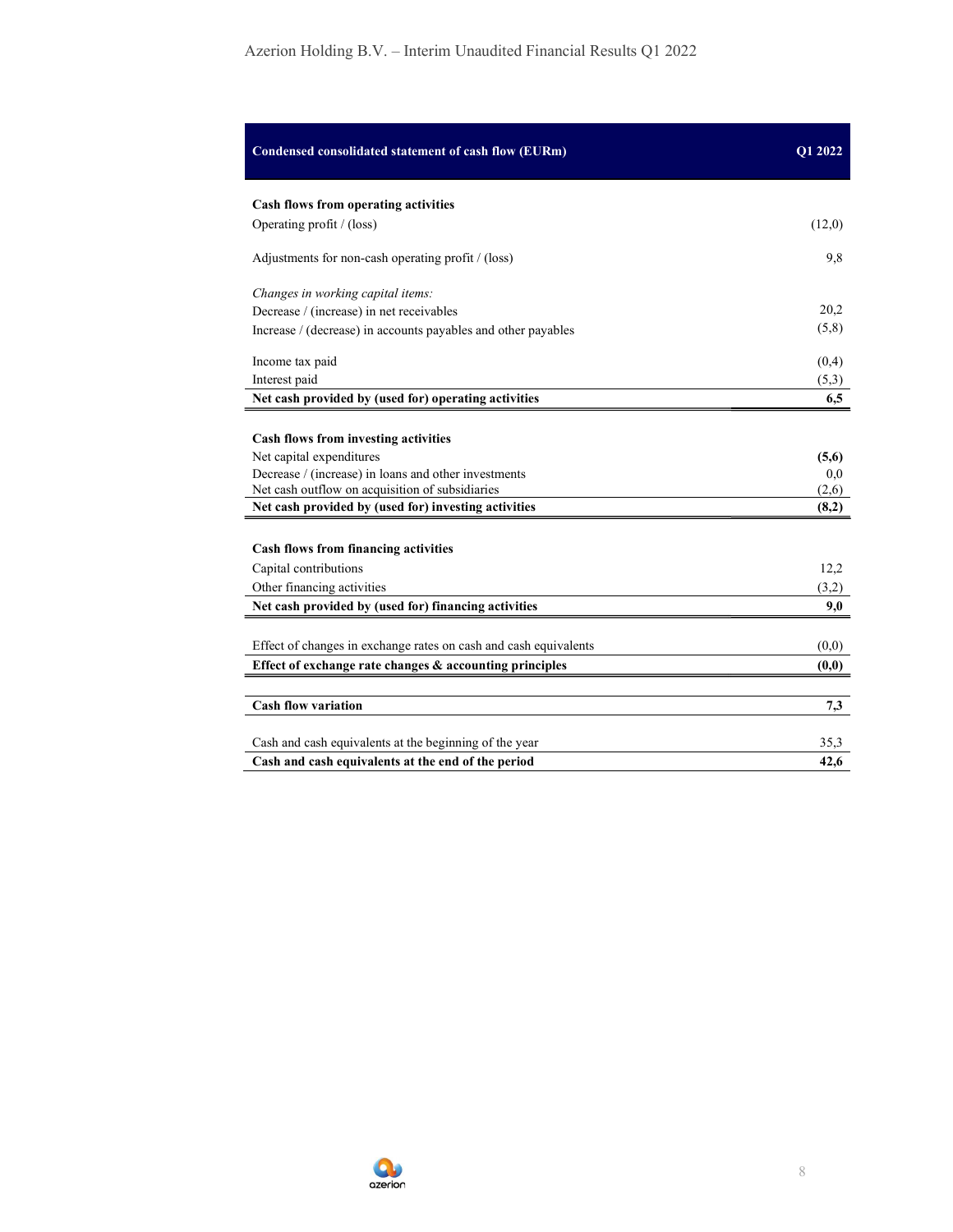# Other information

|                                                                  | O1 2022                        |                   |                 |
|------------------------------------------------------------------|--------------------------------|-------------------|-----------------|
| <b>Reconciliation of net income to Adjusted EBITDA</b><br>(EURm) | <b>Azerion</b><br>Holding B.V. | Premium<br>Gaming | <b>Platform</b> |
|                                                                  |                                |                   |                 |
| <b>Profit</b> / (loss) for the period                            | (18,3)                         |                   |                 |
| Income Tax expense                                               | 0,7                            |                   |                 |
| Profit / (loss) before tax                                       | (17,6)                         |                   |                 |
| Net finance costs                                                | 5,6                            |                   |                 |
| Operating profit / (loss) (also called EBIT)                     | (12,0)                         | (0,6)             | (11,5)          |
| Depreciation & Amortization                                      | 8,1                            | 3,1               | 5,1             |
| <b>EBITDA</b>                                                    | (3,9)                          | 2,5               | (6,4)           |
|                                                                  |                                |                   |                 |
| Transition expenses - Capital Markets*                           | 8,8                            | 1,3               | 7,5             |
| Other non-recurring income or expenses                           | 1,0                            | 0,1               | 0.9             |
| <b>Adjusted EBITDA</b>                                           | 5,9                            | 3,9               | 2,0             |

\*Early exercised share-based appreciation rights

| <b>Interest Bearing Debt (EURm)</b> | March 31,<br>2022 | December 31,<br>2021 |
|-------------------------------------|-------------------|----------------------|
| Total non-current indebtedness      | 212,7             | 213,3                |
| Total current indebtedness          | 10,6              | 11,5                 |
| <b>Total financial indebtedness</b> | 223,3             | 224,8                |
| Adjustments                         |                   |                      |
| Add Postponed VAT payables          | 0,6               | 0,5                  |
| Add Postponed Wage tax payable      | 4,5               | 3,2                  |
| Deduct Zero interest bearing loans  | 0,6               | 0,7                  |
| <b>Interest Bearing Debt</b>        | 227,9             | 227,8                |
| Less: Cash and cash equivalents     | (42,6)            | (35,3)               |
| <b>Net Interest Bearing Debt</b>    | 185,3             | 192,5                |

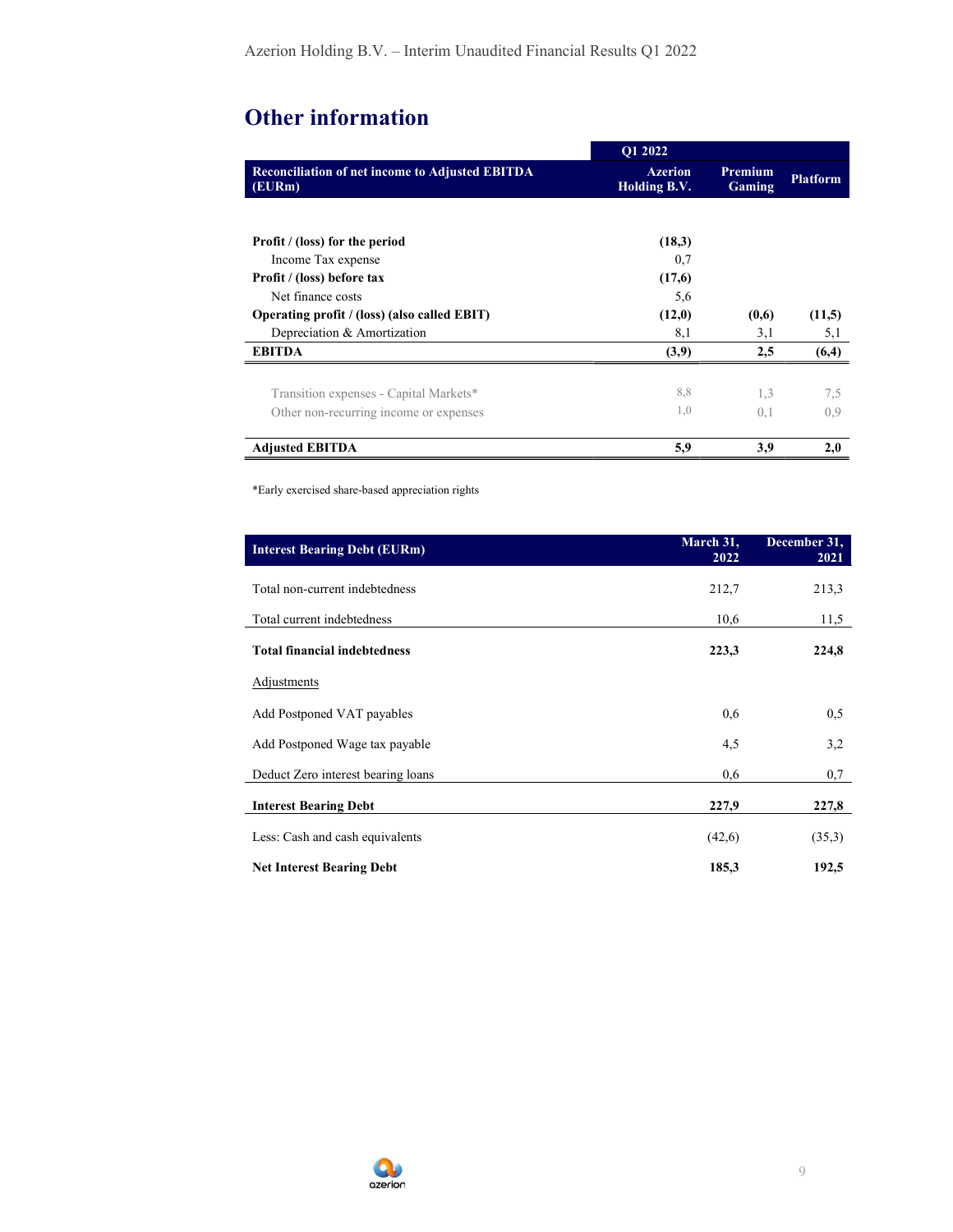### Cautionary Notice

This communication contains information that qualifies as inside information within the meaning of Article 7(1) of the EU Market Abuse Regulation.

This communication may include forward-looking statements. All statements other than statements of historical facts may be forward-looking statements. Words and expressions such as believes, estimates, plans, projects, anticipates, expects, intends, may, will, should or other similar words or expressions are typically used to identify forward-looking statements. Forwardlooking statements are subject to risks, uncertainties and other factors that are difficult to predict and that may cause the actual results of the company to differ materially from future results expressed or implied by such forward-looking statements.

Any forward-looking statements reflect the company's current views and assumptions based on information currently available to the company's management. Forward-looking statements speak only as of the date they are made, and the company does not assume any obligation to update such statements, except as required by law.

This report has been prepared as required by the terms and conditions of the Senior Secured Callable Fixed Rate Bonds ISIN: SE0015837794. This report has not been reviewed or audited.

Some financial positions, which have currently been assessed for Azerion Holding B.V. are likely to change as a result of the consolidation of the post business combination accounts of Azerion Group N.V., to be reported in the half year 2022 results on the dates indicated in our financial calendar at www.azerion.com/investors.

Certain financial data included in the report consists of alternative performance measures ("non-IFRS financial measures"), including EBITDA and Adjusted EBITDA. The alternative performance measures, along with comparable IFRS measures, are used by Azerion's management to evaluate the business performance and are useful to investors. They may not be comparable to similarly-titled measures as presented by other companies, nor should they be considered as an alternative to the historical financial results or other indicators of Azerion Holding's cash flow based on IFRS. Even though the alternative performance measures are used by management to assess the Azerion Holdings financial position, financial results and liquidity and these types of measures are commonly used by investors, they have important limitations as analytical tools, and the recipients should not consider them in isolation or as a substitute for analysis of Azerion Holding's financial position or results of operations as reported under IFRS.

Adjusted EBITDA as defined in the Definitions section of this Interim Report. For all definitions and reconciliations of alternative performance measures please also refer to www.azerion.com/investors. This report may contain forward-looking alternative performance measures. We are unable to provide a reconciliation of these forward-looking alternative performance measures to the most comparable IFRS financial measure because certain information is dependent on future events some of which are outside the control of the company.

### Contact

Investor Relations: ir@azerion.com Media relations: press@azerion.com

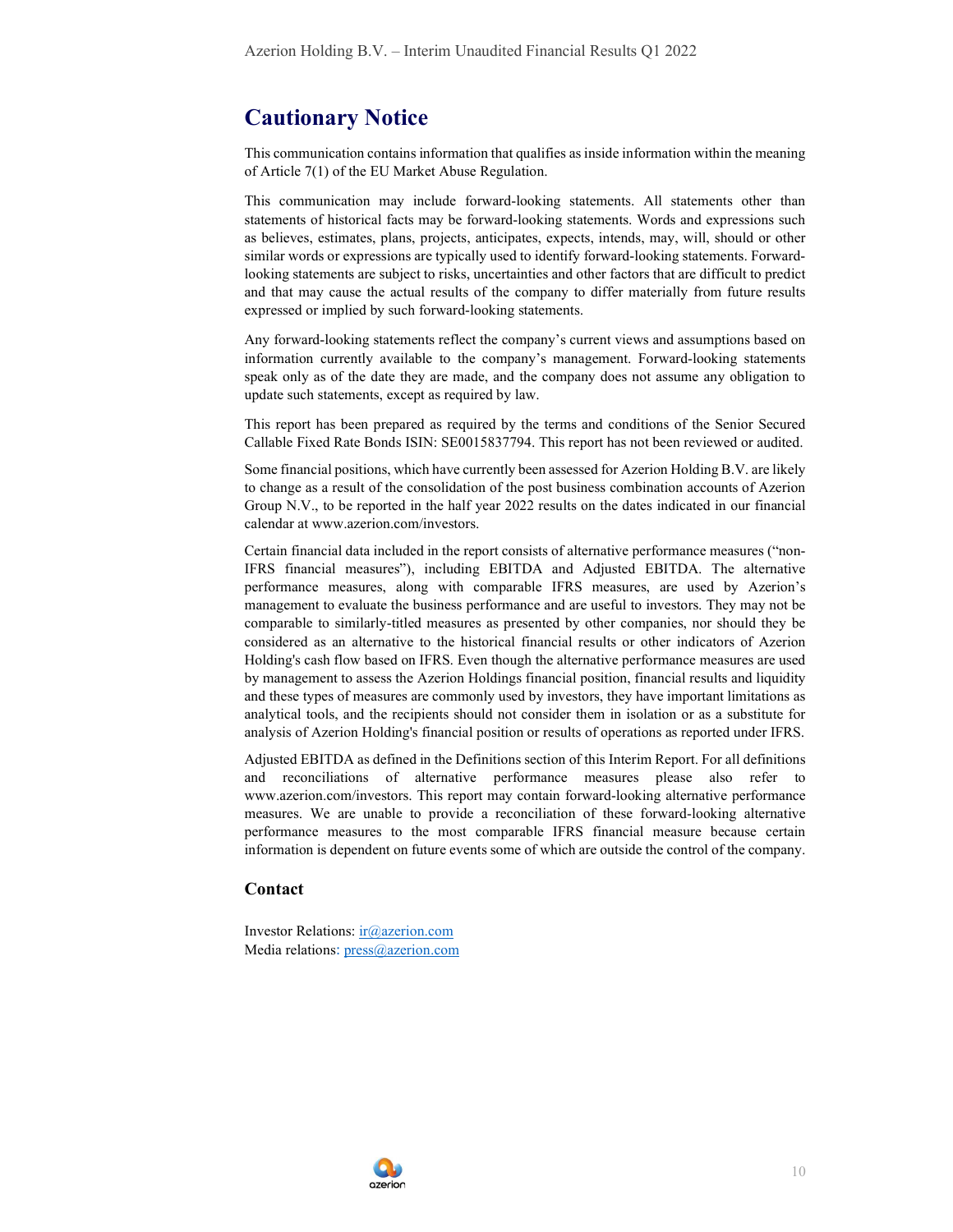### **Definitions**

Adjusted EBITDA means in all places other than in relation to Pro Forma LTM, in respect of the period, the consolidated profit of the Holding Group from ordinary activities according to the latest Financial Report(s):

(a) before deducting any amount of tax on profits, gains or income paid or payable by any member of the Holding Group;

(b) before deducting any Net Finance Costs;

(c) before taking into account any extraordinary items and any non-recurring items which are not in line with the ordinary course of business;

(d) before taking into account any Transaction Costs;

(e) not including any accrued interest owing to any Holding Group Company;

(f) before taking into account any unrealised gains or losses on any derivative

instrument (other than any derivative instruments which are accounted for on a hedge account basis);

(g) after adding back or deducting, as the case may be, the amount of any loss or gain against book value arising on a disposal of any asset (other than in the ordinary course of trading) and any loss or gain arising from an upward or downward revaluation of any asset; and

(h) after adding back any amount attributable to the amortisation, depreciation or depletion of assets of members of the Holding Group.

Adjusted EBITDA means in the context of Pro Forma LTM, EBITDA as defined in the terms and conditions of the Senior Secured Callable Fixed Rate Bonds ISIN: SE0015837794, in respect of the Reference Period, the consolidated profit of the Holding Group from ordinary activities according to the latest Financial Report(s):

(a) before deducting any amount of tax on profits, gains or income paid or payable by any member of the Holding Group;

(b) before deducting any Net Finance Cost;

(c) before taking into account any extraordinary items and any non-recurring items which are not in line with the ordinary course of business provided that such items are not in excess of an amount equal to ten (10) per cent. of EBITDA in the Reference Period;

(d) before taking into account any Transaction Costs;

(e) not including any accrued interest owing to any Holding Group Company;

(f) before taking into account any unrealised gains or losses on any derivative instrument (other than any derivative instruments which are accounted for on a hedge account basis);

(g) after adding back or deducting, as the case may be, the amount of any loss or gain against book value arising on a disposal of any asset (other than in the ordinary course of trading) and any loss or gain arising from an upward or downward revaluation of any asset;

(h) after deducting the amount of any profit (or adding back the amount of any loss) of any Holding Group Company which is attributable to minority interests;

(i) plus or minus the Holding Group's share of the profits or losses of entities which are not part of the Holding Group; and

(j) after adding back any amount attributable to the amortisation, depreciation or depletion of assets of members of the Holding Group

Adjusted EBITDA Margin means Adjusted EBITDA as a percentage of revenue.

ARPDAU means Average Revenue per Daily Active User - revenue per period divided by days in the period divided by average daily active users in that period.

Average DAUs: DAUs means Daily Active Users and average DAUs is the number of distinct users per day averaged across the relevant period.

Azerion Holding means Azerion Holding B.V. and Holding Group means Azerion Holding and each of its subsidiaries from time to time and Holding Group Company means any of them.

EBIT means, in respect of the period, the consolidated profit from ordinary activities according to the latest Financial Report(s):

(a) before deducting any amount of tax on profits, gains or income paid or payable by any member of the Group;

(b) before deducting any Net Finance Charges.